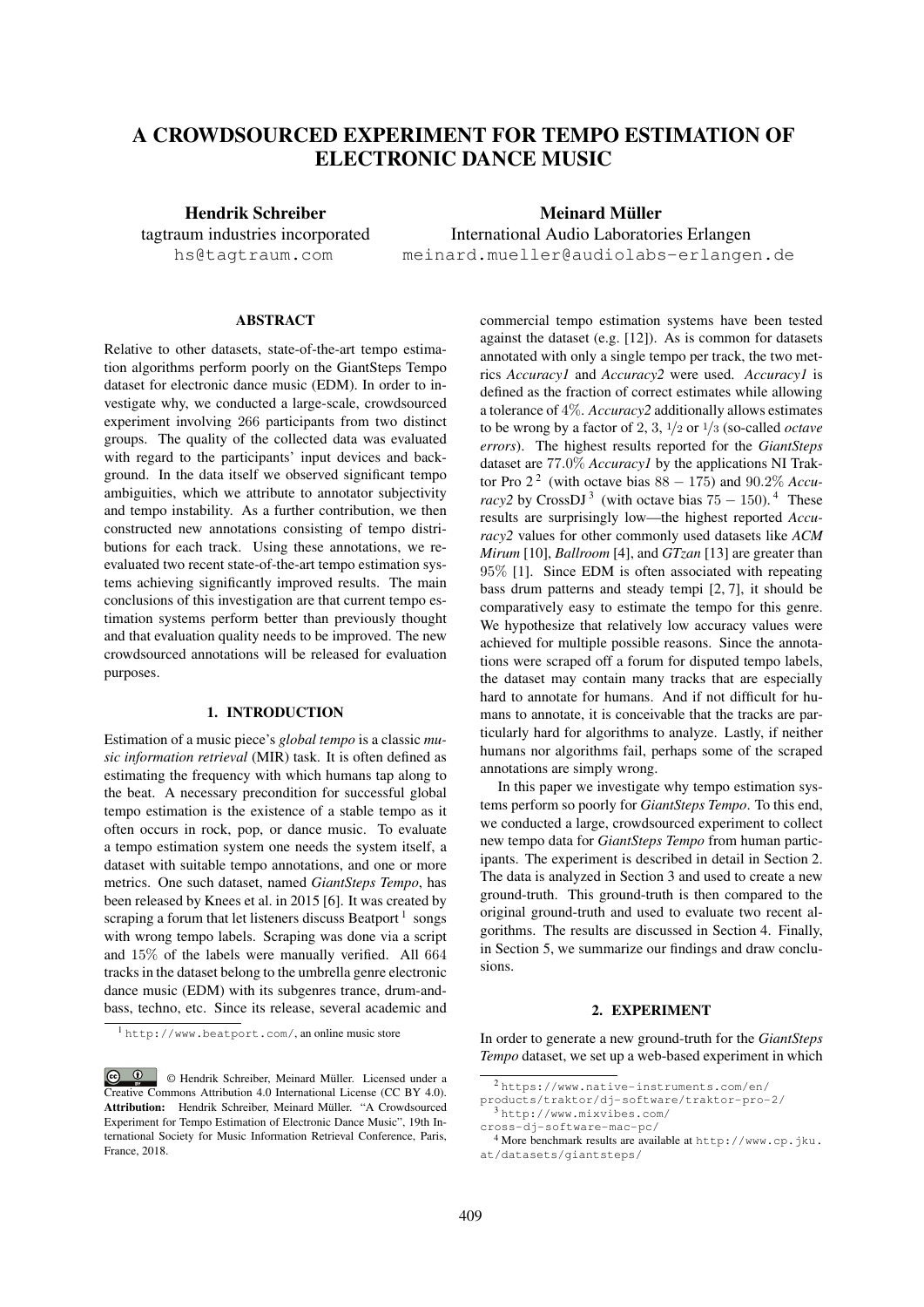we asked participants to tap along to audio excerpts using their keyboard or touchscreen. The user interface for this experiment is depicted in Figure 1. Since most tracks from the dataset are 2 min long and tapping for the full duration is difficult, we split each track into half-overlapping 30 s segments. Out of the 664 tracks we created 4,640 such segments (in most cases 7 per track). To measure tempo, it is not important for tap and beat to occur at the same time. In contrast to experiments for beat tracking, phase shifts, input method latencies, or anticipatory early tapping—known as *negative mean asynchrony* (NMA) are irrelevant, as long as they stay constant (see [11] for an overview of tapping and [3,5] for beat tracking). Therefore participants were asked to tap along to randomly chosen segments *as steadily as possible*, over the entire duration of 30 s without skipping beats. To encourage steady tapping, the user interface gave immediate feedback in the form of the mean tempo  $\mu$  in BPM, the median tempo med in BPM, the standard deviation of the *inter-tap-intervals*(ITI)  $\sigma$  in milliseconds, as well as textual messages and emojis (Figure 1). When calculating the standard deviation, the first three taps were ignored, as those are typically of low quality (users have to find their way into the groove). When the standard deviation  $\sigma$  stayed very low, smilies, thumbs up and textual praise were shown. When  $\sigma$  climbed above a certain threshold, the user was shown sad faces and messages like "Did you miss a beat? Try to tap more steadily." To prevent low quality submissions, users were only allowed to proceed to the next track, once four conditions were met:

- 1. 20 or more taps
- 2. Taps cover at least 15 s
- 3. ITI standard deviation:  $\sigma$  < 50 ms
- 4. Median tempo:  $50 \leq$  med  $\leq 210$  BPM

While the first three conditions were not explicitly communicated, the instructions made participants aware that the target tempo lies between 50 and 210 BPM. Once all four conditions were met, a large red bar turned green and the *Next* button became enabled. For situations in which the user was not able to fulfill all conditions, the user interface offered a *No Beat* checkbox. Once checked, it allowed users to bypass the quality check and proceed to the next song. It must be noted that there is a tradeoff between encouraging participants to tap well (i.e. steadily) and a bias towards stable tempi. We opted for this design for two reasons. 1) tempo in EDM is usually is very steady [2, 7]. 2) the bias is limited to individual tapping sessions at the segment level, i.e. we can still detect tempo stability problems on the track level by aggregating segment level annotations.

Participants were recruited from two distinct groups: Academics and people interested in the consumer-level music library management system beaTunes<sup>5</sup>. We refer to the former group as *academics* and the latter as *beaTunes*. While members of the *academics* group were asked to help



Figure 1: Illustration of the web-based interface used in our experimental user study.

in this experiment via relevant mailing lists without offering any benefits, members of the *beaTunes* group were incentivized by promising a reward license for the beaTunes software, if they submitted 110 valid annotations. While it was not explicitly specified what a "valid annotation" is, we attempted to steer people in the right direction using instructions and the instant feedback mechanisms described above (Figure 1).

## 3. DATA ANALYSIS

Over a period of  $2^{1/2}$  months 266 persons participated in the experiment, 217 (81.6%) belonging to *beaTunes* and 49 (18.4%) to *academics*. Together they submitted 18,684 segment annotations ( $avg = 4.03$ /segment). We made sure that all segments were annotated at least twice. Since some segments are harder to annotate than others, we monitored submissions and ensured that segments annotated by participants as very different from the original ground-truth—exceeding a tolerance of 4%—were presented to participants more often than others. The vast majority of annotations was submitted by the *beaTunes* group (95.1%). Overall 7.5% of all submissions were marked with *No Beat*. With 7.6% the *No Beat*-rate was slightly higher among members of the *beaTunes* group. Members of *academics* checked *No Beat* only for 5.2% of their submissions. Since the experiment was run in the participant's web-browser, the browser's user-agent for each submission was logged by the web-server. Among other information the user-agent contains the name of the participant's operating system.  $17.012$  (91.1%) of the submissions were sent from desktop operating systems that are typically connected to a physical keyboard. 1,672 (8.9%) were from mobile operating systems that are usually associated with touchscreens. Participants interested in a reward license, also had to enter name and email. Both datapoints have

<sup>5</sup> https://www.beatunes.com/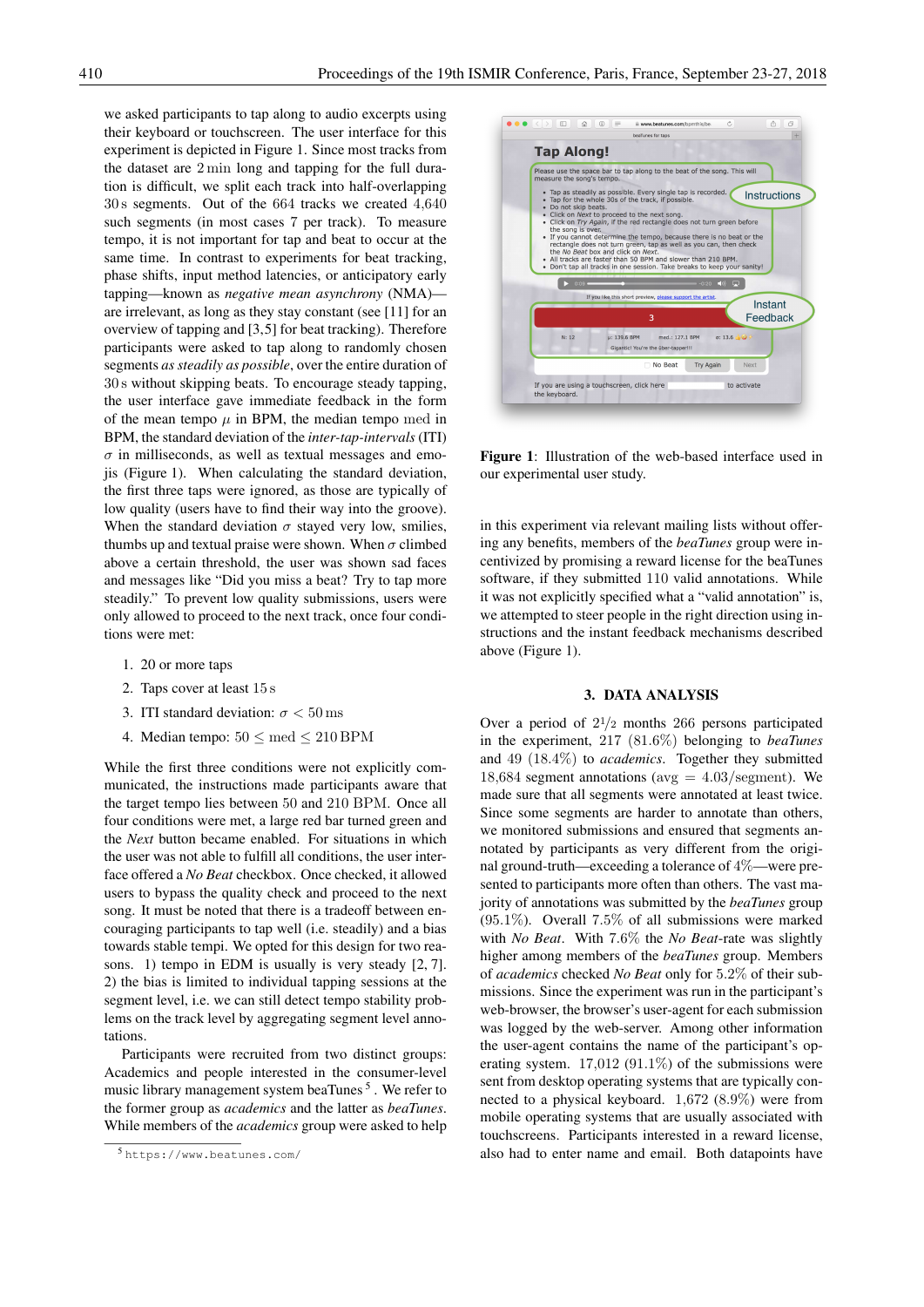| Dataset Split            | $\div$ |        | $p$ -value   |
|--------------------------|--------|--------|--------------|
| $\pm$ academics          | 0.0074 | 0.0090 | $3.11e - 29$ |
| $\pm$ keyboard           | 0.0088 | 0.0095 | $9.74e - 7$  |
| $beaTunes \pm keyboard$  | 0.0089 | 0.0099 | $6.71e - 10$ |
| $academics \pm kevboard$ | 0.0074 | 0.0073 | $8.68e - 1$  |

**Table 1:** Average coefficients of variation  $\overline{c_v}$  for dataset splits, *academics* or not, *keyboard* or not, and *keyboard* or not for either *beaTunes* or *academics*. The low p-values indicate a significant difference between the dataset splits.

been removed from the collected data to ensure anonymity.

We analyzed the submitted data to find out whether we can find quality differences between submissions from different participant groups (Section 3.1). Section 3.2 introduces metrics for ambiguity and stability. In Section 3.3, we measure to which extent participants agree on one or multiple tempi for the same segment. Then, in Section 3.4, we take a look at segment annotations aggregated on the track-level. Finally, in Section 3.5, we investigate whether tempo ambiguity is a genre-dependent phenomenon.

#### 3.1 Submission Quality

We wondered how steadily participants tapped and whether some groups of participants tapped more steadily than others. Specifically, are the *beaTunes* submissions as good as the *academics* submissions? We can use the coefficient of variation  $c_v = \frac{\sigma}{\mu}$  of each submission's ITIs as a normalized indicator for how steadily a participant tapped. To remove tapping outliers within a segment, we sort each submission's ITIs and only keep the central 10 before calculating the  $c_v$ . This has the effect of reducing  $c_v$ for all submissions. The average  $c_v$  for all submissions is  $\overline{c_v}$  = 0.0089. Assuming a normal distribution, this means that on average 99.7% of all central 10 ITIs lie within  $\pm 2.67\%$  ( $\equiv 3\sigma$ ) of their submission's mean value. Using  $\overline{c_v}$  as a measure for the submission quality of different dataset splits, we found that members of *academics* tapped significantly more steadily ( $\overline{c_v} = 0.0074$ ) than members of *beaTunes* ( $\overline{c_v}$  = 0.0090) (Table 1). To test for significance we used Welch's  $t$ -test. Also, submissions from desktop operating systems that are typically installed on devices connected to a physical keyboard (i.e., no touchscreen) are of significantly higher quality ( $\overline{c_v} = 0.0088$ ) than submissions from devices using iOS or Android as operating system ( $\overline{c_v}$  = 0.0095). Despite the differences, we found that even the ITIs from the group with the highest  $\overline{c_v}$ , i.e., *beaTunes* without keyboard, still lie within only  $\pm 2.97\%$  ( $\equiv 3\sigma$ ) of their mean value 99.7% of the timeagain assuming a normal distribution. This is well below the tolerance of 4% allowed by *Accuracy1*.

We conclude that the data submitted by *academics* with keyboard is of the highest quality with regard to tempo stability, but find that the data submitted by members of *bea-Tunes* without keyboard is still acceptable, because the difference in  $\overline{c_v}$  is not very large. This may be a direct result of the experiment's design which did not permit participants to submit highly irregular taps.



Figure 2: Tempo salience distribution for segment 6 of track 'Neoteric D&B Mix' by Polex (Beatport id 4397469). Measured values are:  $P(T_{\text{track}}) = 4$ ,  $P(T_{\text{seg6}}) = 2, A(T_{\text{track}}) = 0.30, A(T_{\text{seg6}}) = 0.40, \text{ and}$  $JSD = 0.24$ .

#### 3.2 Tempo Distribution Metrics

How steadily participants tapped does not say anything about whether they tapped along to the true tempo. But since the purpose of the experiment is to create a new ground-truth, we cannot easily verify submissions for correctness. What we can do though, is to measure annotator (dis)agreement both for a segment and for all segments belonging to the same track. To this end, we define some metrics based on tapped tempo distributions. To create such a tapped tempo distribution for a segment, we combine the 10 central ITIs from each of its submissions in a histogram  $T$  with a bin width of  $1$  BPM and then normalize so that  $\sum_{i=1}^{n} T(x_i) = 1$ , with n as the number of bins and  $x_i$  as the corresponding BPM values. For  $T$ we define local peaks as the highest non-zero  $T(x_i)$  for all intervals  $[x_i - 5, x_i + 5]$ . This may include very small peaks. We interpret the BPM values  $x_i$  of the histogram's local peaks as the perceptually strongest tempi and their heights equivalent to their saliences. Per-track tempo distributions are created simply by averaging the 7 segment histograms belonging to a given track. For an example, please see Figure 2.

As a first, very simple indicator for annotator disagreement, we define  $P(T)$  as the number of histogram peaks we find in a given tempo distribution  $T$ . A high peak count for a single segment  $P(T_{\text{seg}})$  indicates annotator disagreement for that segment. This is not necessarily true for the peak count for a track  $P(T_{\text{track}})$ , since it may also be a sign of tempo instability, i.e., tempo changes or no-beatsections. Because the peak count  $P$  does not say anything about the peaks' height or salience, it is a relatively crude measure. Therefore we define as second metric the salience ratio between the most salient and the second most salient peak as a measure for ambiguity. More formally, if  $s_1$  is the salience of the highest peak and  $s_2$  the salience of the second highest peak, then the ambiguity  $A(T)$  is defined as:

$$
A(T) := \begin{cases} 1, & \text{for } P(T) = 0 \\ 0, & \text{for } P(T) = 1 \\ s_2/s_1, & \text{for } P(T) > 1 \end{cases}
$$
 (1)

A value close to 0 indicates low and a value close to 1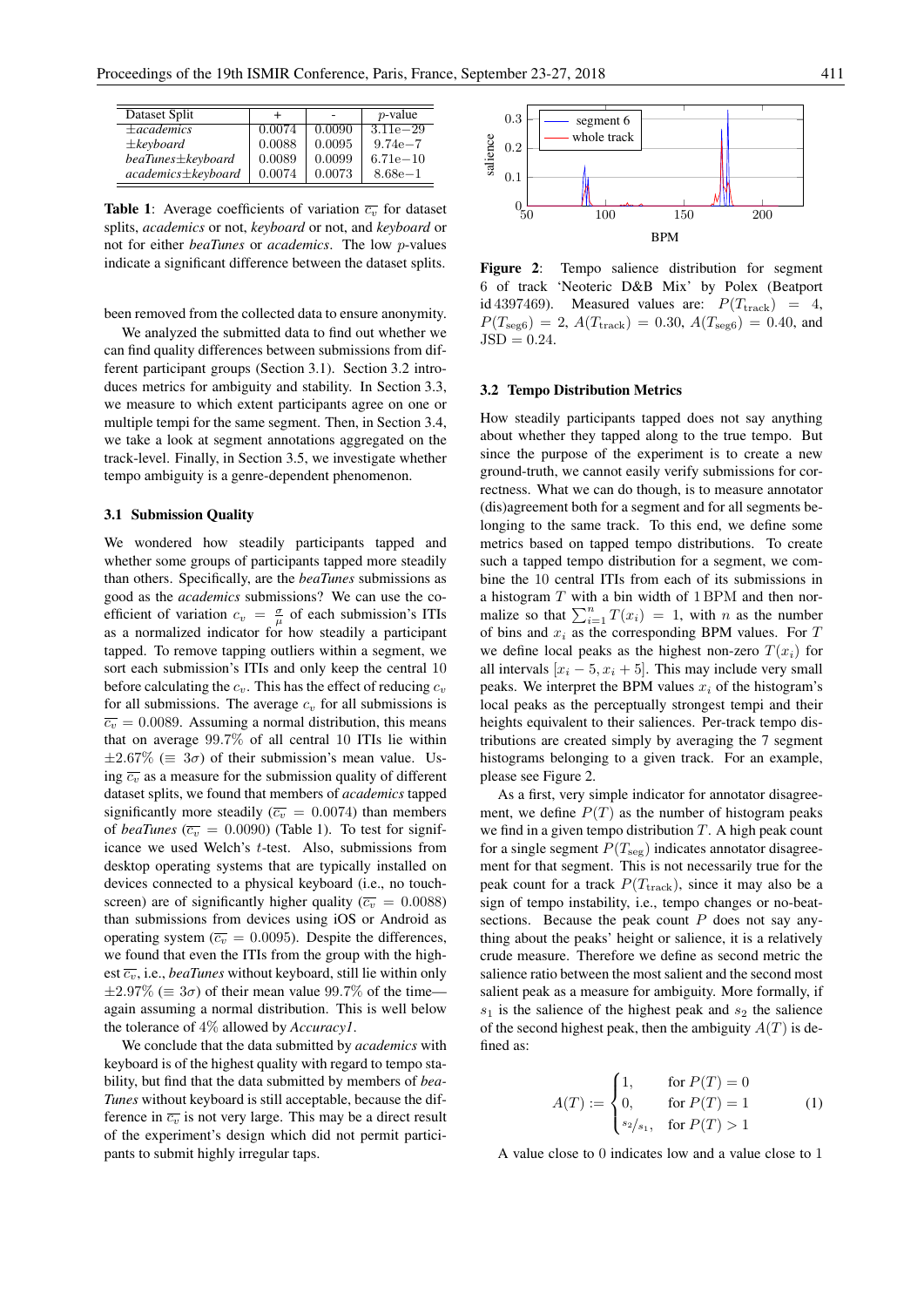high ambiguity. This definition is inspired by McKinney et al. [8] approach to ambiguity, but not identical. Just like  $P$ , we can use  $A$  for both segment and track tempo distributions. Again, for tracks we cannot be sure of the ambiguity's source.

Finally, we introduce a third metric that focuses more on tempo instability within tracks. Obvious indicators for instabilities are large differences between the tempo distributions of segments belonging to one track. Since we create tapped tempo distributions for each segment in a way that lets us interpret them as probability distributions, we can use the Jensen-Shannon Divergence (JSD) for this purpose, which is based on the Shannon entropy H. With the JSD we measure the difference between the tempo distribution's entropy for the whole track and the average of the the individual segment tempo distributions' entropies.

$$
H(T) := -\sum_{i=1}^{n} T(x_i) \log_b T(x_i)
$$
 (2)

$$
\text{JSD}(T_1, ..., T_m) := \text{H}\left(\sum_{j=1}^m \frac{1}{m} T_j\right) - \sum_{j=1}^m \frac{1}{m} \text{H}(T_j) \tag{3}
$$

To allow an easy interpretation of JSD-values, we choose an unusual base for the entropy's logarithm. By setting  $b = n$  in (2), we ensure that  $0 \leq JSD \leq 1$ . This means, that a JSD-value near 0 indicates a small difference between the tempo distributions for a track's segments. Correspondingly, a JSD-value closer to 1 means that the tempo distributions of a track's segments are very different. To avoid detecting small tempo changes due to annotator disagreements, we convert the segment tempo distributions T to a bin width of 10 BPM before calculating JSD.

# 3.3 Segment Annotator Agreement

How much do participants agree on a tempo for a given segment? Recall that we have 4,640 segments (and 18,684 annotations for these segments) coming from 664 tracks. As depicted in Figure 3 top, the submissions for more than half the segments (2,500 or 53.9%) have just one peak, i.e.,  $P(T_{\text{seg}}) = 1$ . For 1,514 or 32.6% of all segments we were able to find two peaks, indicating some ambiguity. For 432 segments (9.3%) we found 3 peaks and for 184 segments (4.0%) 4 peaks or more. 10 segments have no peak at all, because they have been marked as *No Beat* in all their submissions. When interpreting these numbers one has to keep in mind that some segments have been annotated by very few participants (Figure 3 bottom). To give an example, while the segments annotated with one peak are based on 3.64 submissions on average, the segments annotated with 6 peaks are annotated with 9.42 submissions per segment. This reflects the fact that we presented difficult segments to participants more often, but could also be caused by increased variability introduced by a higher number of submissions. Because submissions marked as *No Beat* do not show up in this overview unless all submissions for a segment were *No Beat*, we counted the segments for which a majority of submissions were marked with *No Beat*. That was the case for 118 segments (2.5%).



Figure 3: (top) Segments per peak count. (bottom) Average number of submissions per segment by peak count.



Figure 4: (top) Tracks per peak count. (bottom) Average number of submissions per track by peak count.

As mentioned in Section 3.2, the peak count does not say anything about the peaks' height or salience and is therefore a relatively crude measure. We found that the average ambiguity for all segments is  $\overline{A(T_{\text{seg}})} = 0.25$  (with standard deviation  $\sigma = 0.32$ ), meaning that on average the highest peak is 4 times more salient than the second highest peak. In other words, we can often observe a peak that is much more salient than others. At the same time, there may also be a second peak with considerable salience.

## 3.4 Track Annotator Agreement

Just like for the segments, we looked at the number of tracks per peak count. We found only 81 tracks (12.2%) with one peak and 582 tracks (87.8%) with two or more peaks (Figure 4 top). The largest group among the multipeak tracks are tracks with two peaks (178 or 26.8%). These numbers are much more reliable than the segment peak counts as they are based on at least 25 submissions per track (Figure 4 bottom). Compared to the segments' peak counts we see a larger proportion of tracks with more than one peak. But this does not necessarily mean that the ambiguity A is much higher than for the segments, because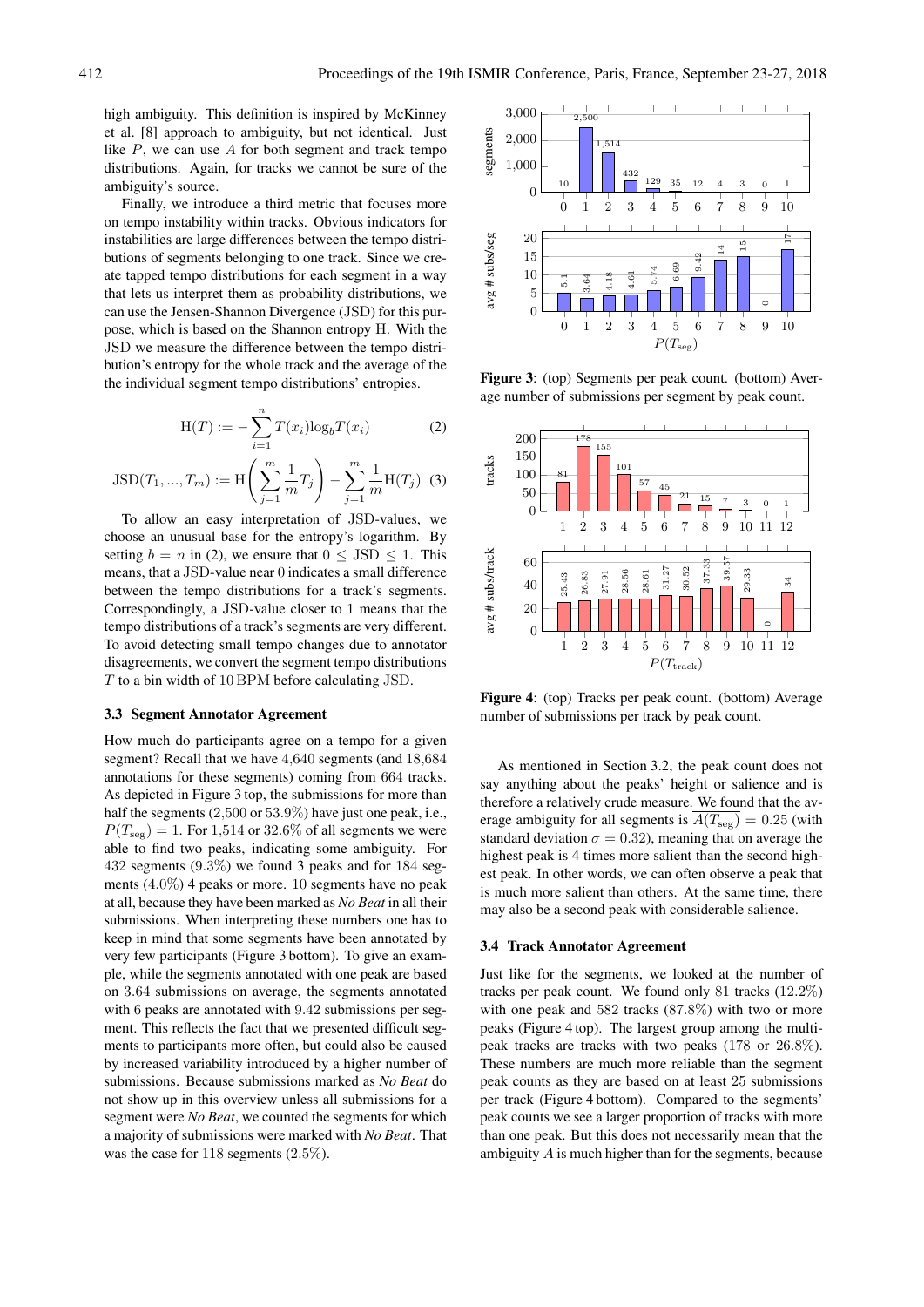

Figure 5: Tempo salience distributions for segments of the track 'Rude Boy feat. Omar LinX Union Vocal Mix' by Zeds Dead (Beatport id 1728723). The track's tempo changes in segment 4, leading to four distinct peaks. With  $JSD = 0.44$  its Jensen-Shannon divergence is high.

peak counts do not account for salience and even small local peaks are counted. In fact, we measured an average ambiguity of  $\overline{A(T_{\text{track}})}$  = 0.26 (with standard deviation  $\sigma = 0.27$ —almost the same average as for the segments. Therefore we attribute the shift towards more peaks to the much higher number of submissions per item and possible tempo instabilities in the tracks themselves. By tempo instability we mean for example a tempo change in the middle of the track, a quiet section, or no beat at all. Any of these cases inherently lead to more peaks. A typical example for a track with a tempo change is shown in Figure 5.

In an attempt to quantify tempo instabilities in the submissions we calculated the JSD introduced in Section 3.2. The histogram in Figure 6 shows the distribution of tracks per JSD interval with a bin width of 0.05. The average divergence for the whole dataset is  $\mu_{\text{JSD}} = 0.15$ , the standard deviation is  $\sigma_{\text{JSD}} = 0.11$ . To test whether a high JSD correlates with tempo instabilities, we considered all tracks with JSD  $> \mu_{\text{JSD}} + 2\sigma_{\text{JSD}} = 0.375$ , resulting in 39 tracks. Performing an informal listening test on these tracks revealed that 3 had no beat, 10 contained a tempo change (e.g. Figure 5), 7 had sections that felt half as fast as other sections (metrical ambiguity), 8 contained larger sections with no discernible beat, 9 were difficult to tap, and 2 had a stable tempo through the whole track. From this result one may conclude that a high JSD is connected to tempo instabilities, but it may also just indicate that a track is difficult to tap. Nevertheless, using JSD helped us find tracks in the *GiantSteps Tempo* dataset that exhibit tempo stability issues. Since 2.5% of the segments were annotated most often with *No Beat*, we wondered whether any tracks have a majority of segments that have predominantly been annotated with *No Beat*, hinting at the absence of not just a local beat (e.g., a sound effect or a silent section), but the lack of a global beat. This is true for 6 tracks, i.e., 0.9% of the dataset. All 6 of them are among the 39 tracks with very high JSD and either have no beat, are very difficult to tap or contain large sections without a beat.

## 3.5 Ambiguity by Genre

We wondered whether we can confirm findings by McKinney and Moelants [9] that the amount of tempo ambi-



Figure 6: Distribution of tracks in the dataset per JSD interval with a bin width of 0.05. The blue line shows  $\mu_{\text{JSD}}$ and the red line shows  $\mu_{\text{JSD}} + 2\sigma_{\text{JSD}}$ .

| Genre         | $A(T_{\text{seg}})$ | $A(T_{\text{track}})$ |
|---------------|---------------------|-----------------------|
| all           | 0.25                | 0.26                  |
| techno        | 0.12                | 0.10                  |
| trance        | 0.17                | 0.12                  |
| drum-and-bass | 0.37                | 0.39                  |
| electronica   | 0.36                | 0.38                  |
| dubstep       | 0.35                | 0.43                  |

Table 2: Average ambiguity for the top 5 genres.

guity depends on the genre or musical style. To ensure meaningful results, we considered only the 5 most often occurring genres in the dataset with 54 or more tracks each. We found that the genres techno and trance do not seem to be very affected by ambiguity. More than 65% of their segments are annotated with just one peak. In contrast to that, fewer than 38% of all segments in the genres drum-and-bass, dubstep, and electronica are annotated with just one peak (Figure 7 top). A similar picture presents itself when looking at the average segment ambiguity  $A(T_{\text{seg}})$ . As shown in Table 2, it is 0.12 for techno segments and thus much lower than the overall average of 0.25. The same is true for trance (0.17). Contrary to that, the ambiguity values for drum-and-bass (0.37), electronica (0.36) and dubstep (0.35) are all well above the average. We found similar relations for peak counts on the track level (Figure 7 bottom) and the average track ambiguity  $A(T_{\text{track}})$  (Table 2). This strongly supports McKinney and Moelants' finding that tapped tempo ambiguity is genre-dependent. Perhaps it is even an inherent property.

## 4. EVALUATION

The tempo histograms for tracks can easily be turned into single tempo per track or two tempi+salience labels. This provides us the opportunity to evaluate the original groundtruth for the *GiantSteps Tempo* dataset by treating it like an algorithm. Since the original annotations are single tempo per track only, we are using *Accuracy1* and *Accuracy2* as metrics. To obtain one tempo value per track from a distribution, we are using just the tempo value with the highest salience. The three tracks without a beat have been removed. We refer to these new annotations as GSNew and to the original ones as GSOrig. Figure 8 shows the accuracy results for the comparison of GSOrig with GSNew and reveals a large discrepancy between the two. Only 81.5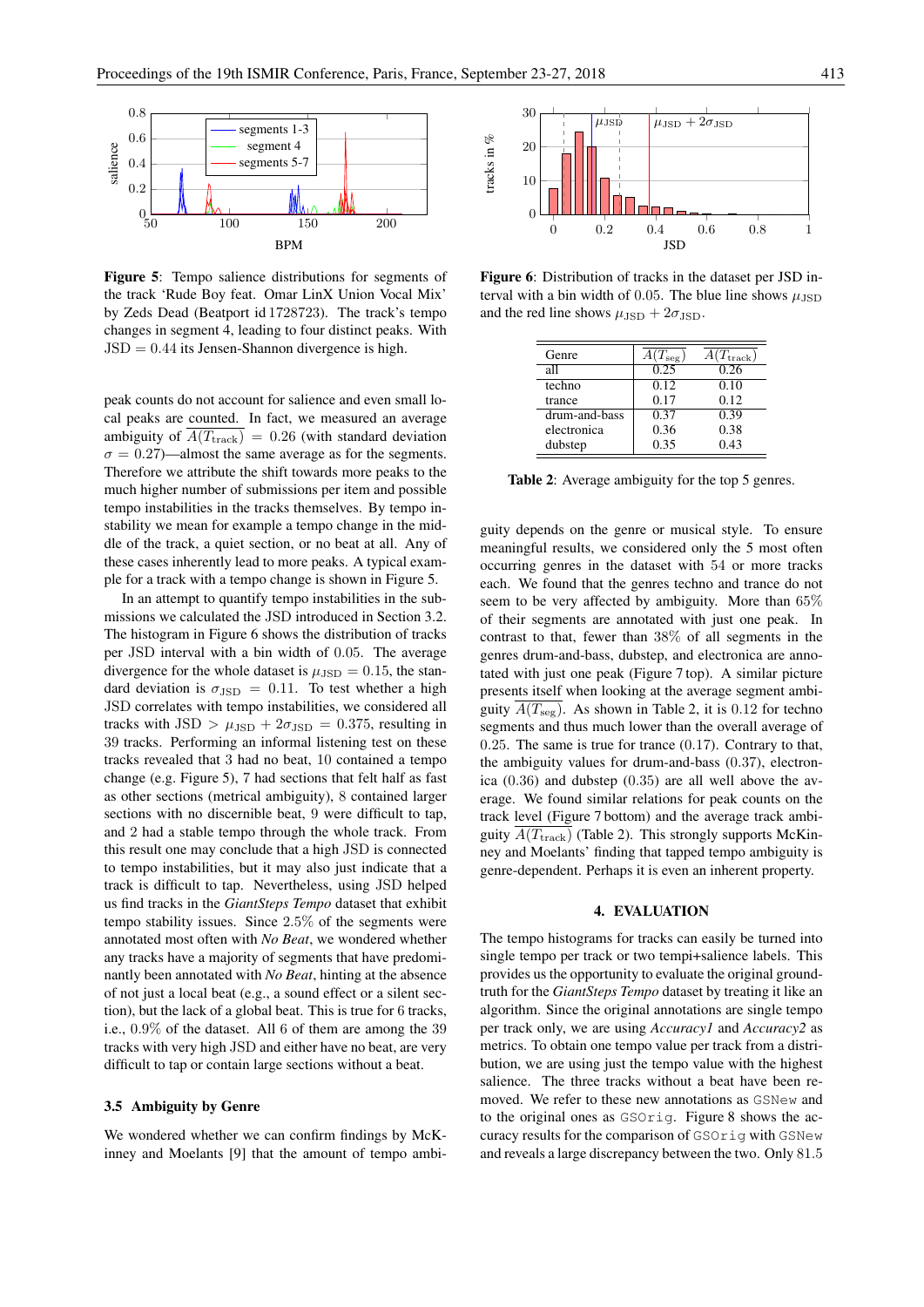

Figure 7: Percentage of segments (top) and tracks (bottom) with a given number of peaks by genre. Drumand-bass, dubstep, and electronica suffer much more from tapped tempo ambiguity than techno and trance.



Figure 8: Accuracies measured when comparing GSNew with GSOrig.

of the labels match when using *Accuracy1*, and only 91.1% match when using *Accuracy2*.

Coming back to the original motivation for this paper the poor performance of tempo estimation systems for *GiantSteps Tempo*—we evaluated the two state-of-the-art algorithms schreiber  $[12]$  and böck  $[1]$  with both the old and the new annotations. The algorithms were chosen for their proven performance and conceptual dissimilarity. While schreiber implements a conventional onset detection approach followed by an error correction procedure, böck's core consists of a bidirectional long shortterm memory (BLSTM) recurrent neural network. Despite their conceptual differences, both algorithms reach considerably higher accuracy values when tested against GSNew (Figure 9). *Accuracyl* increases for böck by 5.9 pp (58.9% to 64.8%) and for schreiber by 7.1 pp (63.1% to 70.2%). *Accuracy2* shows similar increases, 7.6 pp (86.4% to 94.0%) for böck and 6.5 pp (88.7% to 95.2%) for schreiber. Remarkably, both böck and schreiber reach higher *Accuracy2* values for GSNew than the original annotations reached, when compared with GSNew. The increased results for GSNew are much more in line with values reported for other tempo datasets. We therefore believe that this increase and the discrepancy between GSOrig and GSNew are hardly coincidences, but strong indicators for incorrect annotations in GSOrig.



Figure 9: Accuracies for the algorithms böck and schreiber measured against both GSOrig and GSNew.

#### 5. DISCUSSION AND CONCLUSIONS

In this paper we described a crowdsourced experiment for tempo estimation. We collected 18,684 tapped annotations from 266 participants for electronic dance music (EDM) tracks contained in the *GiantSteps Tempo* dataset. To analyze the data, we used multiple metrics and found that half of the annotated segments and more than half of the tracks exhibit some degree of tempo ambiguity, which may either stem from annotator disagreement or from intratrack tempo instability. This refutes the assumption that it is always easy to determine a single global tempo for EDM. We were able to identify tracks with no tempo at all, no-beat-sections or tempo changes, which raises questions about the suitability of parts of the dataset for the global tempo estimation task. Furthermore, we provided additional evidence for genre-dependent tempo ambiguity. Based on the user-submitted data we derived the new annotations GSNew. The relatively low agreement with the original annotations GSOrig indicates that one of the two ground-truths contains incorrect annotations for up to 8.9% of the tracks (ignoring octave errors). We re-evaluated two recent tempo estimation algorithms against both groundtruths and measured considerably higher accuracies when testing against GSNew. This leads us to the following conclusions: GSOrig contains incorrectly annotated tracks as well as tracks that are not suitable for the global tempo estimation task. The accuracy of state-of-the-art tempo estimations systems is considerably higher than previously thought. And last but not least, as a community, we have to get better at evaluating tempo algorithms in the sense that we need verified, high quality datasets that represent reality with tempo distributions instead of single value annotations. If we cannot accurately measure progress, we have no way of knowing when the task is done.

## **Datasets**

All data is available at http://www.tagtraum.com/ tempo\_estimation.html.

#### Acknowledgments

The International Audio Laboratories Erlangen are a joint institution of the Friedrich-Alexander-Universität Erlangen-Nürnberg (FAU) and Fraunhofer Institute for Integrated Circuits IIS. Meinard Müller is supported by the German Research Foundation (DFG MU 2686/11-1).